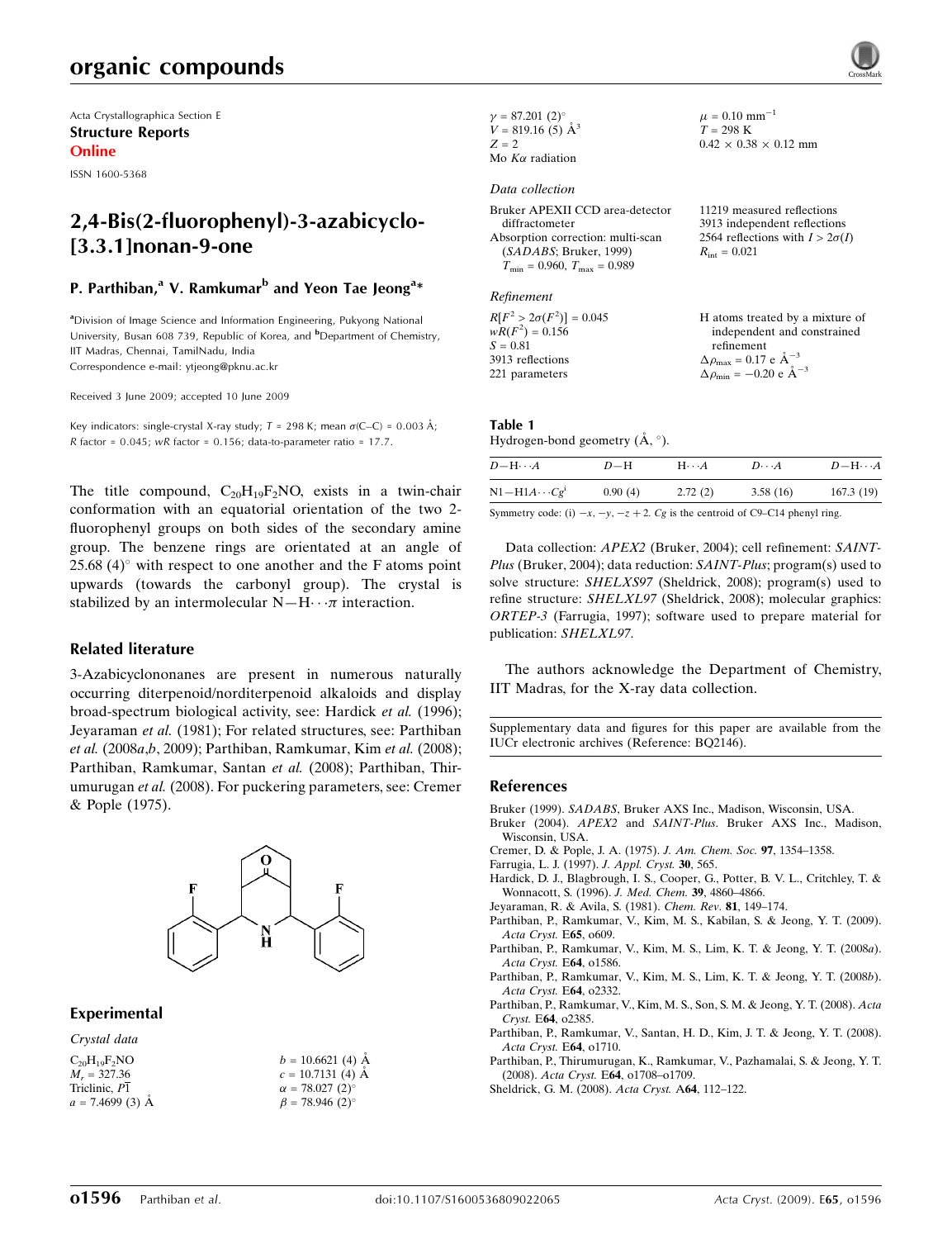# **supporting information**

*Acta Cryst.* (2009). E**65**, o1596 [doi:10.1107/S1600536809022065]

# **2,4-Bis(2-fluorophenyl)-3-azabicyclo[3.3.1]nonan-9-one**

## **P. Parthiban, V. Ramkumar and Yeon Tae Jeong**

### **S1. Comment**

3-Azabicyclononanes are important class of heterocycles due to their presence in numerous naturally occurring diterpenoid/norditerpenoid alkaloids and broad spectrum biological activities (Jeyaraman & Avila, 1981; Hardick *et al.*, 1996). Since the stereochemistry plays crucial role in exploiting biological activities, it is essential to establish the stereochemistry of the bio-active molecules. Irrespective of the nature and position of the substituents on the phenyl, similar compounds show twin-chair conformation (Parthiban *et al.* (2008*a*,*b*, 2009; Parthiban, Ramkumar, Kim *et al.* (2008), Parthiban, Ramkumar, Santan *et al.*, 2008; ; Parthiban, Thirumurugan *et al.*,2008). However, to explore the impact of fluorine atom, substituted at *ortho* position of the phenyl groups on both sides of the hetero atom, we have carried out the single-crystal x-ray diffraction study for the title compound.

The title compound C20H19F2NO, (I), exists in twin-chair conformation with equatorial orientation of the *ortho*-fluorophenyl group on both sides of the secondary amino group with the torsion angle of C8—C2—C1—C9 and C8—C6—C7 —C15 as 179.99 (3) and 179.48 (4)°, respectively. The aryl groups are orientated at an angle of 25.68 (4)° to each other. In both aryl groups, the F atom is pointed towards the carbonyl group (Figure 1.). Analysis of torsion angles, asymmetry parameters and least-squares plane calculation shows that the piperidine ring adopts near ideal chair conformation with the deviation of ring atoms N1 and C8 from the C1/C2/C6/C7 plane by -0.654 (3) Å and 0.696 (3) Å, respectively;  $O_T$  = 0.6002 (18) Å,  $q(2) = 0.0242$  (17) Å,  $q(3) = 0.5996$  (18) Å,  $\theta = 177.54$  (16)° whereas the cyclohexane ring atoms C4 and C8 deviate from the C2/C3/C5/C6 plane by -0.529 (4) Å and 0.727 (3) Å, respectively;  $Q_T = 0.565$  (2) Å, q(2)= 0.146 (2) Å,  $q(3)$ = -0.546 (2) Å,  $\theta$  = 165.1 (2)° (Cremer & Pople, 1975). Hence, the title compound (I) shows appreciable deviation from the ideal chair conformation of the cyclohexane moiety. The crystal structure is stabilized by intermolecular N—  $H \cdot \cdot \pi$  interaction (Figure 2.).

### **S2. Experimental**

A mixture of cyclohexanone (0.025 mol, 2.45 g) and *ortho*-fluorobenzaldehyde (0.05 mol, 6.21 g) was added to a warm solution of ammonium acetate (0.04 mol, 3.08 g) in 30 ml of absolute ethanol. The mixture was gently warmed with stirring till the yellow color was formed during the mixing of the reactants and then stirred at room temperature up to the formation of product. At the end, the crude azabicyclic ketone was separated by filtration and washed with 1:5 ethanolether mixture to remove the coloring impurities. Recrystallization of the compound from acetone gave X-ray diffraction quality crystals of 2,4-bis(2-fluorophenyl)-3-azabicyclo[3.3.1]nonan-9-one.

#### **S3. Refinement**

Nitrogen H atoms were located in a difference Fourier map and refined isotropically. Other hydrogen atoms were fixed geometrically and allowed to ride on the parent carbon atoms, with aromatic C—H =0.93 Å, aliphatic C—H = 0.98 Å and methylen C—H = 0.97 Å. The displacement parameters were set for phenyl, methylen and aliphatic H atoms at  $U_{iso}(H)$  =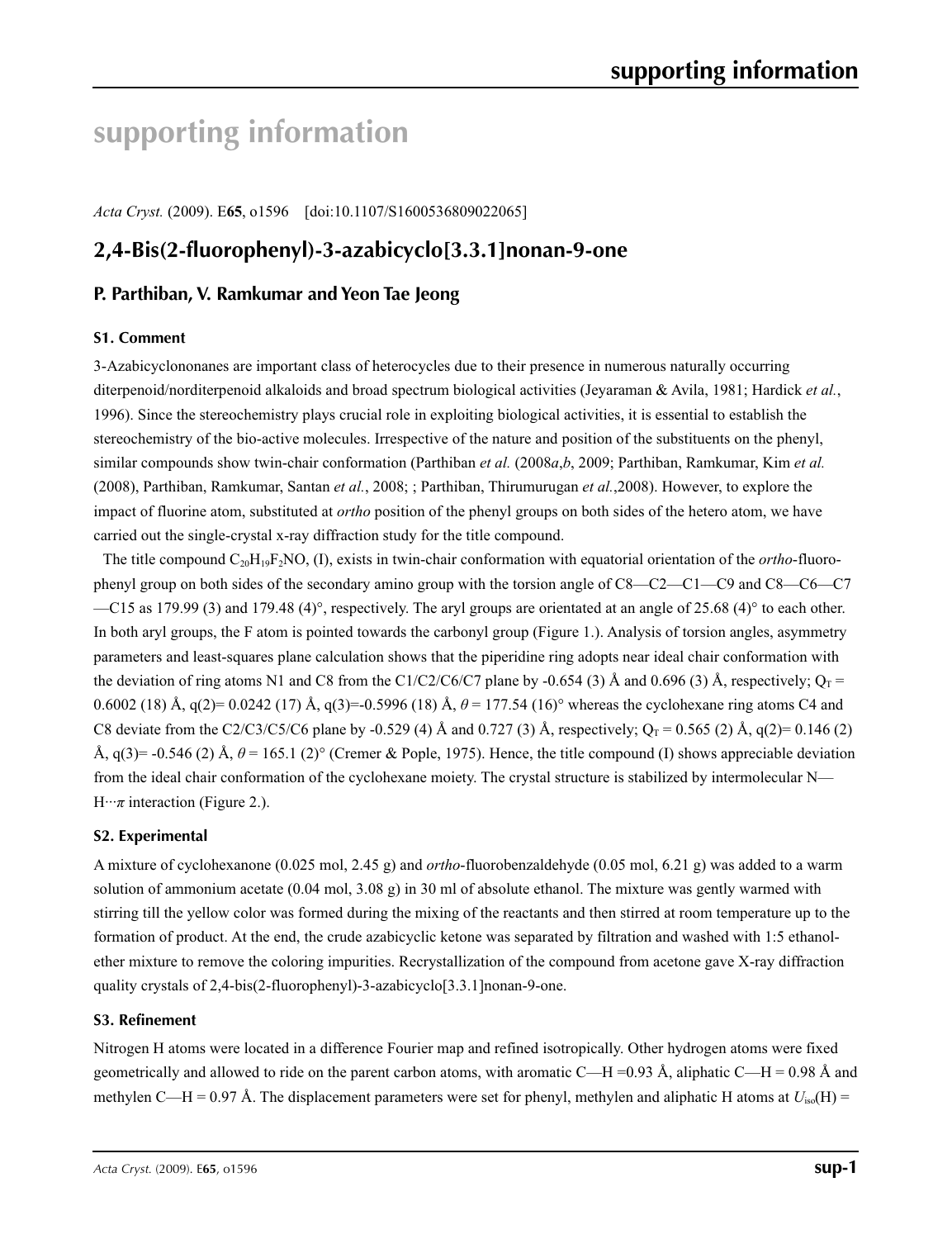



# **Figure 1**

The molecular structure of title compound, showing 30% probability displacement ellipsoids.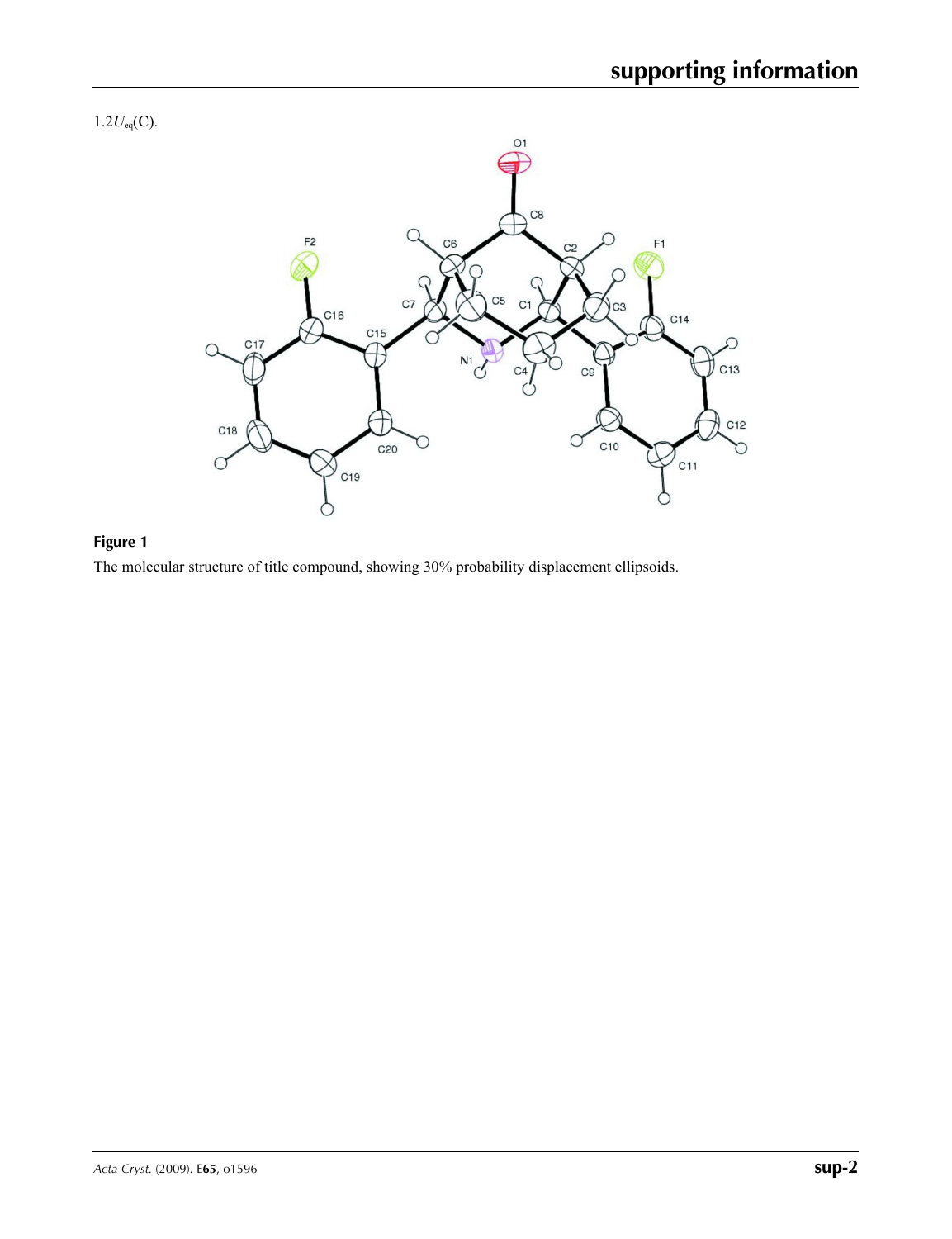

# **Figure 2**

The packing diagram of title compound showing N—H···*π* interaction

## **2,4-Bis(2-fluorophenyl)-3-azabicyclo[3.3.1]nonan-9-one**

| Crystal data                                                                                                                                                                                                                                                     |                                                                                                                                                                                                                                                                                            |
|------------------------------------------------------------------------------------------------------------------------------------------------------------------------------------------------------------------------------------------------------------------|--------------------------------------------------------------------------------------------------------------------------------------------------------------------------------------------------------------------------------------------------------------------------------------------|
| $C_{20}H_{19}F_2NO$<br>$M_r = 327.36$<br>Triclinic, P1                                                                                                                                                                                                           | $Z=2$<br>$F(000) = 344$<br>$D_x = 1.327$ Mg m <sup>-3</sup><br>Mo Ka radiation, $\lambda = 0.71073$ Å                                                                                                                                                                                      |
| Hall symbol: -P 1<br>$a = 7.4699(3)$ Å<br>$b = 10.6621(4)$ Å<br>$c = 10.7131(4)$ Å                                                                                                                                                                               | Cell parameters from 3420 reflections<br>$\theta = 2.5 - 27.4^{\circ}$<br>$\mu = 0.10$ mm <sup>-1</sup>                                                                                                                                                                                    |
| $\alpha$ = 78.027 (2) <sup>o</sup><br>$\beta$ = 78.946 (2) <sup>o</sup><br>$\gamma = 87.201(2)$ °<br>$V = 819.16(5)$ Å <sup>3</sup>                                                                                                                              | $T = 298 \text{ K}$<br>Block, colourless<br>$0.42 \times 0.38 \times 0.12$ mm                                                                                                                                                                                                              |
| Data collection                                                                                                                                                                                                                                                  |                                                                                                                                                                                                                                                                                            |
| Bruker APEXII CCD area-detector<br>diffractometer<br>Radiation source: fine-focus sealed tube<br>Graphite monochromator<br>$\varphi$ and $\omega$ scans<br>Absorption correction: multi-scan<br>(SADABS; Bruker, 1999)<br>$T_{\min}$ = 0.960, $T_{\max}$ = 0.989 | 11219 measured reflections<br>3913 independent reflections<br>2564 reflections with $I > 2\sigma(I)$<br>$R_{\rm int} = 0.021$<br>$\theta_{\text{max}} = 28.5^{\circ}, \theta_{\text{min}} = 2.0^{\circ}$<br>$h = -9 \rightarrow 9$<br>$k = -14 \rightarrow 14$<br>$l = -14 \rightarrow 14$ |
|                                                                                                                                                                                                                                                                  |                                                                                                                                                                                                                                                                                            |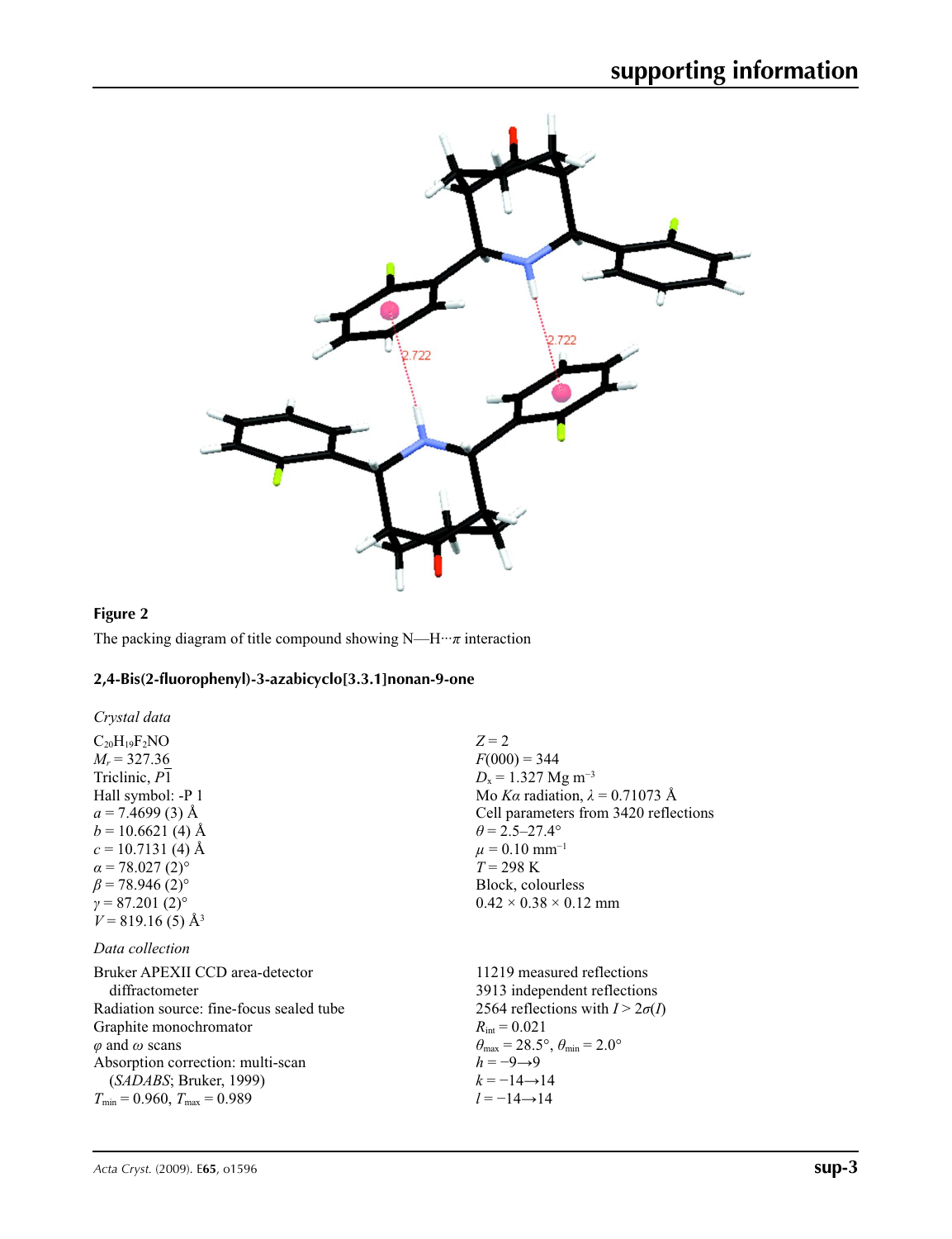*Refinement*

| Refinement on $F^2$                             | Secondary atom site location: difference Fourier             |
|-------------------------------------------------|--------------------------------------------------------------|
| Least-squares matrix: full                      | map                                                          |
| $R[F^2 > 2\sigma(F^2)] = 0.045$                 | Hydrogen site location: inferred from                        |
| $wR(F^2) = 0.156$                               | neighbouring sites                                           |
| $S = 0.81$                                      | H atoms treated by a mixture of independent                  |
| 3913 reflections                                | and constrained refinement                                   |
| 221 parameters                                  | $w = 1/[\sigma^2(F_0^2) + (0.1P)^2 + 0.2685P]$               |
| 0 restraints                                    | where $P = (F_0^2 + 2F_c^2)/3$                               |
| Primary atom site location: structure-invariant | $(\Delta/\sigma)_{\text{max}}$ < 0.001                       |
| direct methods                                  | $\Delta \rho_{\text{max}} = 0.17 \text{ e } \text{\AA}^{-3}$ |
|                                                 | $\Delta \rho_{\rm min} = -0.20 \text{ e A}^{-3}$             |

### *Special details*

**Geometry**. All e.s.d.'s (except the e.s.d. in the dihedral angle between two l.s. planes) are estimated using the full covariance matrix. The cell e.s.d.'s are taken into account individually in the estimation of e.s.d.'s in distances, angles and torsion angles; correlations between e.s.d.'s in cell parameters are only used when they are defined by crystal symmetry. An approximate (isotropic) treatment of cell e.s.d.'s is used for estimating e.s.d.'s involving l.s. planes.

**Refinement**. Refinement of  $F^2$  against ALL reflections. The weighted *R*-factor  $wR$  and goodness of fit *S* are based on  $F^2$ , conventional *R*-factors *R* are based on *F*, with *F* set to zero for negative *F*<sup>2</sup>. The threshold expression of  $F^2 > \sigma(F^2)$  is used only for calculating *R*-factors(gt) *etc*. and is not relevant to the choice of reflections for refinement. *R*-factors based on *F*<sup>2</sup> are statistically about twice as large as those based on *F*, and *R*- factors based on ALL data will be even larger.

*Fractional atomic coordinates and isotropic or equivalent isotropic displacement parameters (Å<sup>2</sup>)* 

|                  | $\boldsymbol{x}$ | $\mathcal{Y}$ | $\boldsymbol{Z}$ | $U_{\rm iso}*/U_{\rm eq}$ |
|------------------|------------------|---------------|------------------|---------------------------|
| C1               | 0.2684(2)        | 0.16060(16)   | 0.96799(14)      | 0.0419(4)                 |
| H1               | 0.3499           | 0.0869        | 0.9585           | $0.050*$                  |
| C <sub>2</sub>   | 0.3813(2)        | 0.27242(18)   | 0.98432(15)      | 0.0481(4)                 |
| H2               | 0.4408           | 0.2431        | 1.0594           | $0.058*$                  |
| C <sub>3</sub>   | 0.2715(3)        | 0.39499(18)   | 1.00204(17)      | 0.0546(5)                 |
| H <sub>3</sub> A | 0.1694           | 0.3730        | 1.0734           | $0.066*$                  |
| H3B              | 0.3485           | 0.4532        | 1.0261           | $0.066*$                  |
| C4               | 0.1990(3)        | 0.46430(18)   | 0.88289(19)      | 0.0595(5)                 |
| H4A              | 0.1607           | 0.5502        | 0.8941           | $0.071*$                  |
| H4B              | 0.0925           | 0.4196        | 0.8758           | $0.071*$                  |
| C5               | 0.3381(3)        | 0.47348(18)   | 0.75758(18)      | 0.0591(5)                 |
| H <sub>5</sub> A | 0.4243           | 0.5403        | 0.7526           | $0.071*$                  |
| H5B              | 0.2755           | 0.4987        | 0.6847           | $0.071*$                  |
| C6               | 0.4445(2)        | 0.34774(19)   | 0.74473(16)      | 0.0506(4)                 |
| H6               | 0.5433           | 0.3651        | 0.6689           | $0.061*$                  |
| C7               | 0.3290(2)        | 0.23549(16)   | 0.73240(14)      | 0.0431(4)                 |
| H7               | 0.4101           | 0.1616        | 0.7234           | $0.052*$                  |
| C8               | 0.5261(2)        | 0.3061(2)     | 0.86420(17)      | 0.0540(5)                 |
| C9               | 0.1194(2)        | 0.12155(15)   | 1.08599(14)      | 0.0397(4)                 |
| C10              | $-0.0618(2)$     | 0.15942(16)   | 1.08968(16)      | 0.0463(4)                 |
| H10              | $-0.0971$        | 0.2074        | 1.0153           | $0.056*$                  |
| C11              | $-0.1906(3)$     | 0.12692(19)   | 1.20224(18)      | 0.0560(5)                 |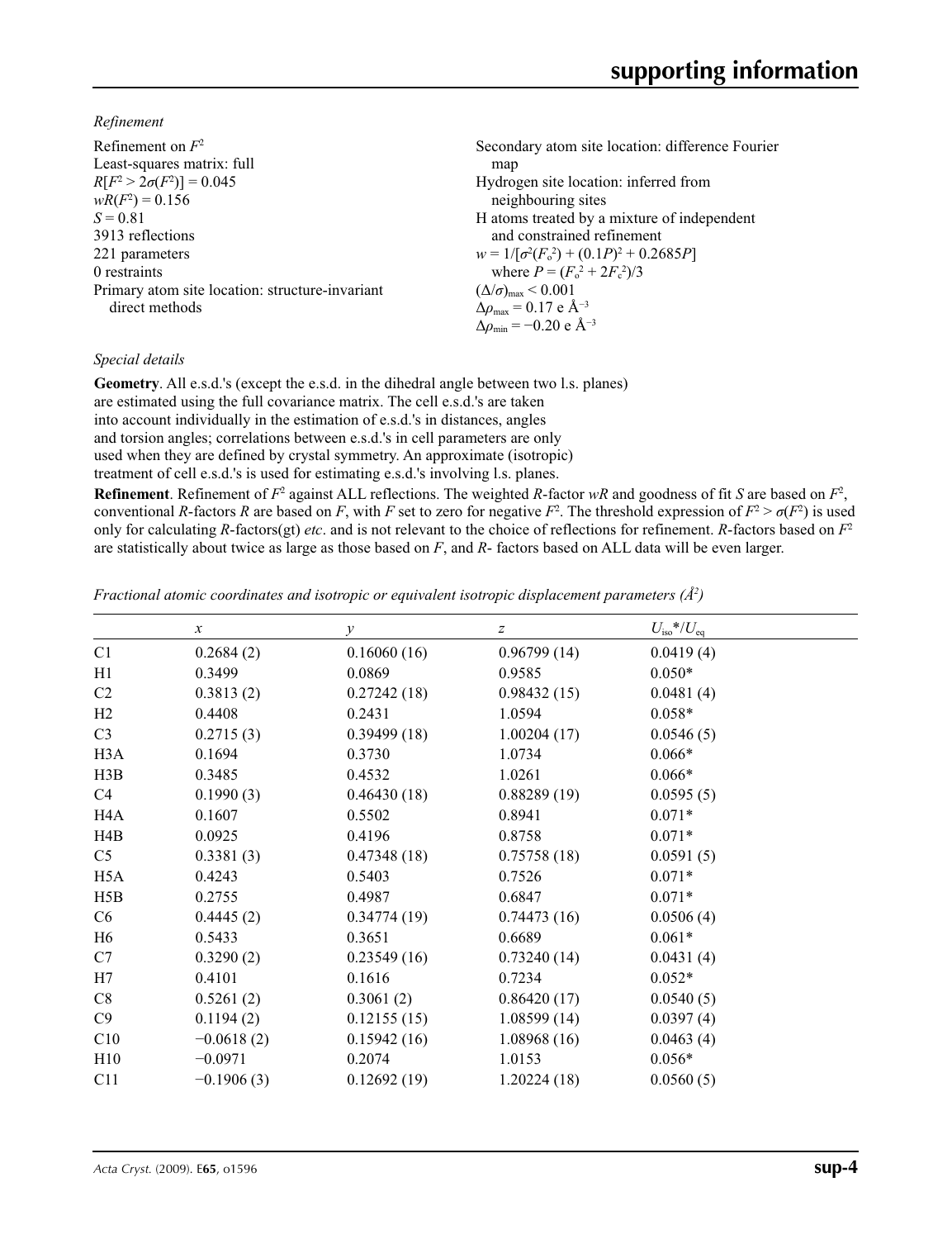| H11              | $-0.3111$    | 0.1535      | 1.2026      | $0.067*$     |
|------------------|--------------|-------------|-------------|--------------|
| C12              | $-0.1423(3)$ | 0.05585(19) | 1.31351(17) | 0.0595(5)    |
| H12              | $-0.2294$    | 0.0355      | 1.3891      | $0.071*$     |
| C13              | 0.0352(3)    | 0.01505(18) | 1.31262(16) | 0.0569(5)    |
| H13              | 0.0693       | $-0.0347$   | 1.3866      | $0.068*$     |
| C14              | 0.1613(2)    | 0.04921(16) | 1.20018(15) | 0.0470(4)    |
| C15              | 0.2390(2)    | 0.26888(15) | 0.61458(14) | 0.0415(4)    |
| C16              | 0.3352(2)    | 0.25928(19) | 0.49306(16) | 0.0524(4)    |
| C17              | 0.2607(3)    | 0.2853(2)   | 0.38267(16) | 0.0638(5)    |
| H17              | 0.3306       | 0.2767      | 0.3031      | $0.077*$     |
| C18              | 0.0817(3)    | 0.3240(2)   | 0.39162(17) | 0.0641(5)    |
| H18              | 0.0289       | 0.3419      | 0.3180      | $0.077*$     |
| C19              | $-0.0185(3)$ | 0.3362(2)   | 0.50969(18) | 0.0586(5)    |
| H <sub>19</sub>  | $-0.1396$    | 0.3630      | 0.5158      | $0.070*$     |
| C <sub>20</sub>  | 0.0587(2)    | 0.30888(17) | 0.62043(15) | 0.0483(4)    |
| H20              | $-0.0116$    | 0.3176      | 0.6998      | $0.058*$     |
| F1               | 0.33764(16)  | 0.01112(12) | 1.20093(11) | 0.0726(4)    |
| F <sub>2</sub>   | 0.51212(16)  | 0.21980(16) | 0.48284(11) | 0.0853(4)    |
| N1               | 0.19010(18)  | 0.19950(13) | 0.85064(11) | 0.0397(3)    |
| O <sub>1</sub>   | 0.68765(18)  | 0.30314(19) | 0.86537(14) | 0.0831(5)    |
| H <sub>1</sub> A | 0.129(3)     | 0.1358(19)  | 0.8399(17)  | $0.050(5)$ * |
|                  |              |             |             |              |

*Atomic displacement parameters (Å2 )*

|                | $U^{11}$   | $U^{22}$   | $U^{33}$   | $U^{12}$      | $U^{13}$     | $U^{23}$     |
|----------------|------------|------------|------------|---------------|--------------|--------------|
| C1             | 0.0392(9)  | 0.0502(9)  | 0.0351(7)  | 0.0105(7)     | $-0.0090(6)$ | $-0.0071(6)$ |
| C2             | 0.0358(9)  | 0.0718(12) | 0.0383(8)  | $-0.0009(8)$  | $-0.0129(7)$ | $-0.0095(7)$ |
| C <sub>3</sub> | 0.0525(11) | 0.0631(11) | 0.0508(9)  | $-0.0147(8)$  | $-0.0022(8)$ | $-0.0209(8)$ |
| C <sub>4</sub> | 0.0605(12) | 0.0489(10) | 0.0693(12) | 0.0008(8)     | $-0.0086(9)$ | $-0.0159(9)$ |
| C <sub>5</sub> | 0.0642(13) | 0.0551(11) | 0.0563(10) | $-0.0146(9)$  | $-0.0138(9)$ | $-0.0020(8)$ |
| C6             | 0.0322(9)  | 0.0761(12) | 0.0394(8)  | $-0.0063(8)$  | $-0.0011(6)$ | $-0.0058(8)$ |
| C7             | 0.0383(9)  | 0.0550(9)  | 0.0346(7)  | 0.0099(7)     | $-0.0049(6)$ | $-0.0096(6)$ |
| C8             | 0.0326(9)  | 0.0790(13) | 0.0511(9)  | $-0.0024(8)$  | $-0.0082(7)$ | $-0.0138(9)$ |
| C9             | 0.0453(9)  | 0.0394(8)  | 0.0346(7)  | 0.0037(6)     | $-0.0101(6)$ | $-0.0068(6)$ |
| C10            | 0.0446(10) | 0.0486(9)  | 0.0438(8)  | 0.0023(7)     | $-0.0109(7)$ | $-0.0035(7)$ |
| C11            | 0.0452(10) | 0.0608(11) | 0.0579(10) | $-0.0033(8)$  | $-0.0012(8)$ | $-0.0098(8)$ |
| C12            | 0.0694(14) | 0.0598(11) | 0.0437(9)  | $-0.0146(10)$ | 0.0050(8)    | $-0.0087(8)$ |
| C13            | 0.0797(14) | 0.0511(10) | 0.0377(8)  | $-0.0041(9)$  | $-0.0130(8)$ | $-0.0011(7)$ |
| C14            | 0.0542(11) | 0.0456(9)  | 0.0423(8)  | 0.0080(7)     | $-0.0159(7)$ | $-0.0064(7)$ |
| C15            | 0.0440(9)  | 0.0463(9)  | 0.0330(7)  | $-0.0007(7)$  | $-0.0048(6)$ | $-0.0073(6)$ |
| C16            | 0.0469(10) | 0.0682(12) | 0.0413(8)  | $-0.0012(8)$  | $-0.0013(7)$ | $-0.0152(8)$ |
| C17            | 0.0727(14) | 0.0846(14) | 0.0337(8)  | $-0.0122(11)$ | $-0.0027(8)$ | $-0.0149(8)$ |
| C18            | 0.0746(14) | 0.0775(14) | 0.0419(9)  | $-0.0108(11)$ | $-0.0218(9)$ | $-0.0032(9)$ |
| C19            | 0.0521(11) | 0.0728(13) | 0.0504(10) | 0.0027(9)     | $-0.0182(8)$ | $-0.0036(8)$ |
| C20            | 0.0469(10) | 0.0581(10) | 0.0377(8)  | 0.0034(8)     | $-0.0067(7)$ | $-0.0068(7)$ |
| F1             | 0.0669(8)  | 0.0863(9)  | 0.0600(7)  | 0.0256(6)     | $-0.0257(6)$ | 0.0019(6)    |
| F2             | 0.0542(7)  | 0.1445(13) | 0.0570(7)  | 0.0195(7)     | 0.0026(5)    | $-0.0363(7)$ |
| N1             | 0.0402(8)  | 0.0478(8)  | 0.0312(6)  | $-0.0022(6)$  | $-0.0083(5)$ | $-0.0062(5)$ |
|                |            |            |            |               |              |              |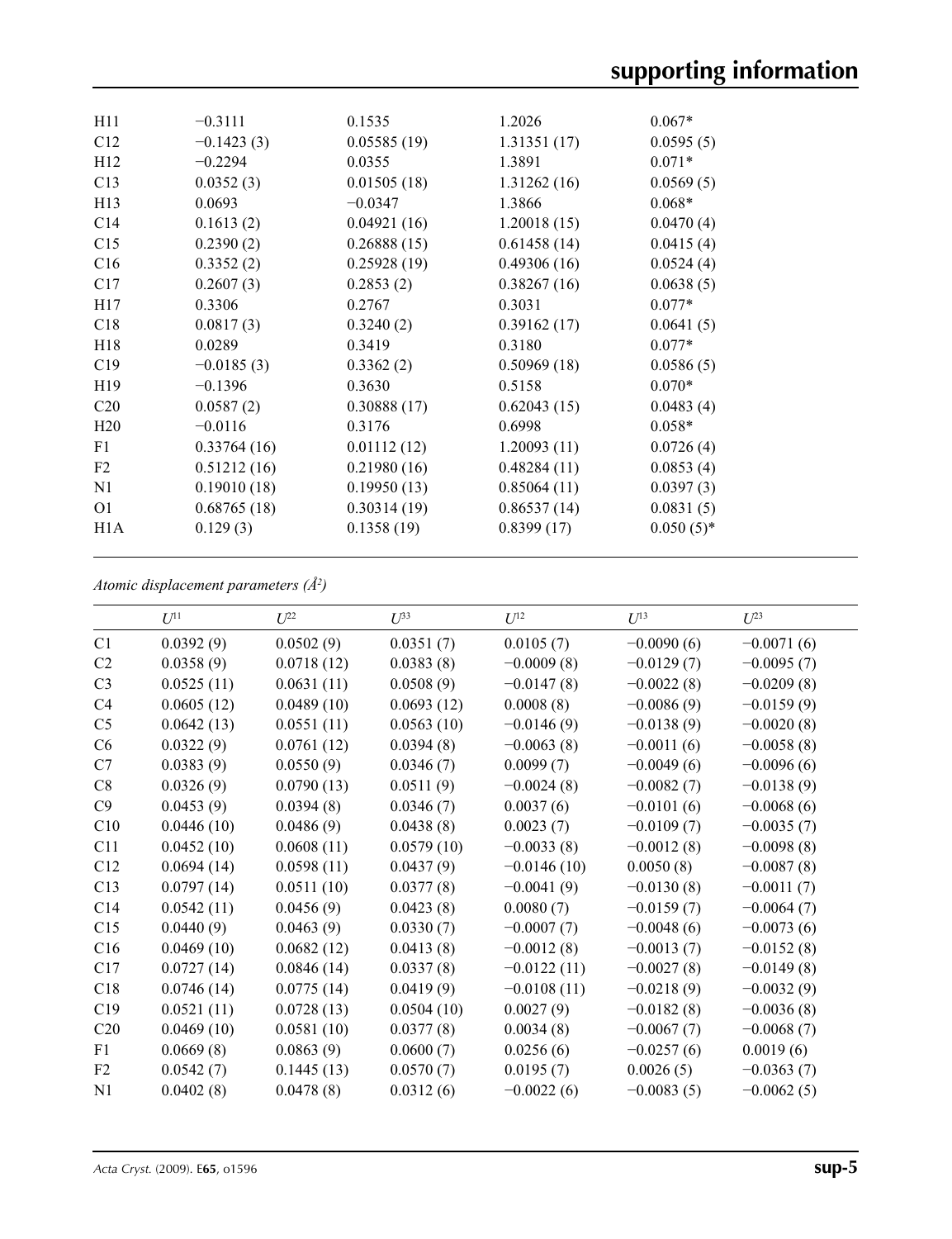| O <sub>1</sub> | 0.0315(8)                            | 0.1455(16) | 0.0696(9) | $-0.0015(8)$      | $-0.0105(6)$ | $-0.0143(9)$ |
|----------------|--------------------------------------|------------|-----------|-------------------|--------------|--------------|
|                | Geometric parameters $(\AA, \theta)$ |            |           |                   |              |              |
| $C1 - N1$      |                                      | 1.4617(19) |           | $C9 - C14$        |              | 1.386(2)     |
| $C1 - C9$      |                                      | 1.516(2)   |           | $C9 - C10$        |              | 1.389(2)     |
| $C1-C2$        |                                      | 1.551(3)   |           | $C10-C11$         |              | 1.384(2)     |
| $Cl-H1$        |                                      | 0.9800     |           | $C10 - H10$       |              | 0.9300       |
| $C2-C8$        |                                      | 1.506(2)   |           | $C11 - C12$       |              | 1.374(3)     |
| $C2-C3$        |                                      | 1.535(3)   |           | $C11 - H11$       |              | 0.9300       |
| $C2-H2$        |                                      | 0.9800     |           | $C12 - C13$       |              | 1.374(3)     |
| $C3-C4$        |                                      | 1.518(3)   |           | $C12 - H12$       |              | 0.9300       |
| $C3 - H3A$     |                                      | 0.9700     |           | $C13-C14$         |              | 1.374(2)     |
| $C3 - H3B$     |                                      | 0.9700     |           | $C13 - H13$       |              | 0.9300       |
| $C4 - C5$      |                                      | 1.520(3)   |           | $C14-F1$          |              | 1.361(2)     |
| $C4 - H4A$     |                                      | 0.9700     |           | $C15 - C16$       |              | 1.382(2)     |
| $C4 - H4B$     |                                      | 0.9700     |           | $C15 - C20$       |              | 1.386(2)     |
| $C5-C6$        |                                      | 1.542(3)   |           | $C16 - F2$        |              | 1.358(2)     |
| $C5 - H5A$     |                                      | 0.9700     |           | $C16-C17$         |              | 1.373(3)     |
| $C5 - H5B$     |                                      | 0.9700     |           | $C17 - C18$       |              | 1.371(3)     |
| $C6-C8$        |                                      | 1.498(2)   |           | $C17 - H17$       |              | 0.9300       |
| $C6-C7$        |                                      | 1.550(3)   |           | $C18 - C19$       |              | 1.368(3)     |
| $C6 - H6$      |                                      | 0.9800     |           | $C18 - H18$       |              | 0.9300       |
| $C7 - N1$      |                                      | 1.4703(19) |           | $C19 - C20$       |              | 1.388(2)     |
| $C7 - C15$     |                                      | 1.513(2)   |           | $C19 - H19$       |              | 0.9300       |
| $C7 - H7$      |                                      | 0.9800     |           | $C20 - H20$       |              | 0.9300       |
| $C8 - O1$      |                                      | 1.208(2)   |           | $N1 - H1A$        |              | 0.88(2)      |
|                | $N1-C1-C9$                           | 110.56(13) |           | $O1 - C8 - C6$    |              | 124.57(16)   |
|                | $N1-C1-C2$                           | 109.45(13) |           | $O1 - C8 - C2$    |              | 123.79(16)   |
|                | $C9 - C1 - C2$                       | 110.71(13) |           | $C6-C8-C2$        |              | 111.61 (14)  |
| $N1-C1-H1$     |                                      | 108.7      |           | $C14 - C9 - C10$  |              | 116.13(14)   |
| $C9 - C1 - H1$ |                                      | 108.7      |           | $C14-C9-C1$       |              | 120.38(14)   |
| $C2-C1-H1$     |                                      | 108.7      |           | $C10-C9-C1$       |              | 123.42(13)   |
| $C8-C2-C3$     |                                      | 107.64(15) |           | $C11 - C10 - C9$  |              | 121.07(15)   |
|                | $C8 - C2 - C1$                       | 107.86(14) |           | $C11 - C10 - H10$ |              | 119.5        |
| $C3-C2-C1$     |                                      | 114.94(14) |           | $C9 - C10 - H10$  |              | 119.5        |
|                | $C8-C2-H2$                           | 108.8      |           | $C12 - C11 - C10$ |              | 120.71(18)   |
|                | $C3-C2-H2$                           | 108.8      |           | $C12 - C11 - H11$ |              | 119.6        |
|                | $C1-C2-H2$                           | 108.8      |           | $C10-C11-H11$     |              | 119.6        |
|                | $C4-C3-C2$                           | 114.55(14) |           | $C13 - C12 - C11$ |              | 119.71(16)   |
|                | $C4-C3-H3A$                          | 108.6      |           | $C13 - C12 - H12$ |              | 120.1        |
|                | $C2-C3-H3A$                          | 108.6      |           | $C11 - C12 - H12$ |              | 120.1        |
|                | $C4-C3-H3B$                          | 108.6      |           | $C14 - C13 - C12$ |              | 118.66(16)   |
|                | $C2-C3-H3B$                          | 108.6      |           | $C14 - C13 - H13$ |              | 120.7        |
|                | $H3A - C3 - H3B$                     | 107.6      |           | $C12-C13-H13$     |              | 120.7        |
|                | $C3-C4-C5$                           | 113.26(16) |           | $F1 - C14 - C13$  |              | 118.33(15)   |
|                | $C3-C4-H4A$                          | 108.9      |           | $F1 - C14 - C9$   |              | 117.96(15)   |

# **supporting information**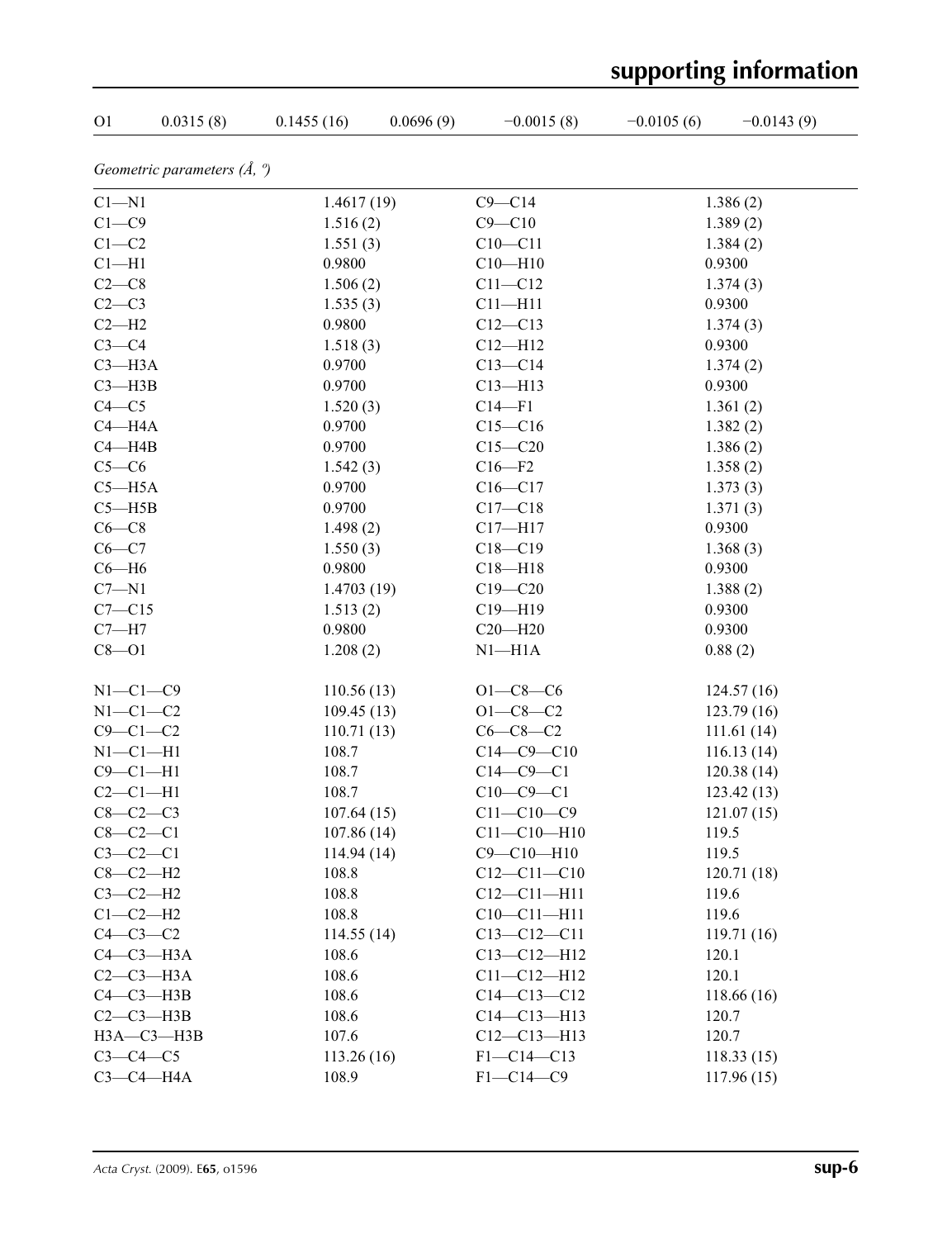| $C5-C4-H4A$          | 108.9        | $C13 - C14 - C9$       | 123.70(16)    |
|----------------------|--------------|------------------------|---------------|
| $C3-C4-HAB$          | 108.9        | $C16-C15-C20$          | 116.11(15)    |
| $C5-C4-H4B$          | 108.9        | $C16-C15-C7$           | 120.57(15)    |
| H4A-C4-H4B           | 107.7        | $C20-C15-C7$           | 123.31(13)    |
| $C4-C5-C6$           | 114.00(15)   | $F2-C16-C17$           | 118.29(15)    |
| $C4-C5-H5A$          | 108.8        | $F2-C16-C15$           | 118.14(15)    |
| $C6-C5-H5A$          | 108.8        | $C17 - C16 - C15$      | 123.57(17)    |
| $C4-C5-HSB$          | 108.8        | $C18-C17-C16$          | 118.98(16)    |
| $C6-C5-H5B$          | 108.8        | C18-C17-H17            | 120.5         |
| $H5A - C5 - H5B$     | 107.6        | $C16-C17-H17$          | 120.5         |
| $C8-C6-C5$           | 107.17(15)   | $C19 - C18 - C17$      | 119.53(17)    |
| $C8-C6-C7$           | 107.89(15)   | $C19 - C18 - H18$      | 120.2         |
| $C5-C6-C7$           | 115.27(14)   | $C17 - C18 - H18$      | 120.2         |
| $C8-C6-H6$           | 108.8        | $C18 - C19 - C20$      | 120.73(18)    |
|                      |              |                        | 119.6         |
| $C5-C6-H6$           | 108.8        | $C18-C19-H19$          |               |
| $C7-C6-H6$           | 108.8        | C20-C19-H19            | 119.6         |
| $N1 - C7 - C15$      | 110.02(13)   | $C15-C20-C19$          | 121.07(15)    |
| $N1-C7-C6$           | 109.92(13)   | $C15 - C20 - H20$      | 119.5         |
| $C15-C7-C6$          | 111.89(13)   | $C19 - C20 - H20$      | 119.5         |
| $N1 - C7 - H7$       | 108.3        | $C1 - N1 - C7$         | 112.94(12)    |
| $C15-C7-H7$          | 108.3        | $Cl-M1-H1A$            | 109.7(12)     |
| $C6-C7-H7$           | 108.3        | $C7 - N1 - H1A$        | 106.9(12)     |
| $N1 - C1 - C2 - C8$  |              | $C9 - C10 - C11 - C12$ |               |
| $C9 - C1 - C2 - C8$  | $-57.90(16)$ |                        | $-0.1(3)$     |
|                      | 179.98 (13)  | $C10-C11-C12-C13$      | $-0.9(3)$     |
| $N1-C1-C2-C3$        | 62.16(17)    | $C11-C12-C13-C14$      | 1.4(3)        |
| $C9 - C1 - C2 - C3$  | $-59.96(17)$ | $C12-C13-C14-F1$       | 178.41(16)    |
| $C8 - C2 - C3 - C4$  | 52.2(2)      | $C12-C13-C14-C9$       | $-0.9(3)$     |
| $C1 - C2 - C3 - C4$  | $-68.03(19)$ | $C10-C9-C14-F1$        | $-179.44(15)$ |
| $C2 - C3 - C4 - C5$  | $-43.7(2)$   | $C1 - C9 - C14 - F1$   | $-2.3(2)$     |
| $C3 - C4 - C5 - C6$  | 44.4(2)      | $C10-C9-C14-C13$       | $-0.1(3)$     |
| $C4 - C5 - C6 - C8$  | $-53.8(2)$   | $C1 - C9 - C14 - C13$  | 177.01 (16)   |
| $C4 - C5 - C6 - C7$  | 66.3(2)      | $N1-C7-C15-C16$        | $-155.80(16)$ |
| $C8-C6-C7-N1$        | 56.93 (17)   | $C6-C7-C15-C16$        | 81.71 (19)    |
| $C5-C6-C7-N1$        | $-62.77(17)$ | $N1-C7-C15-C20$        | 23.5(2)       |
| $C8-C6-C7-C15$       | 179.48(13)   | $C6-C7-C15-C20$        | $-98.96(18)$  |
| $C5-C6-C7-C15$       | 59.78 (17)   | $C20-C15-C16-F2$       | $-179.68(16)$ |
| $C5-C6-C8-O1$        | $-113.1(2)$  | $C7 - C15 - C16 - F2$  | $-0.3(3)$     |
| $C7-C6-C8-O1$        | 122.2(2)     | $C20-C15-C16-C17$      | $-0.9(3)$     |
| $C5-C6-C8-C2$        | 64.94 (19)   | $C7 - C15 - C16 - C17$ | 178.47 (18)   |
| $C7-C6-C8-C2$        | $-59.75(19)$ | $F2-C16-C17-C18$       | 179.38 (18)   |
| $C3 - C2 - C8 - 01$  | 113.9(2)     | $C15-C16-C17-C18$      | 0.6(3)        |
| $C1 - C2 - C8 - 01$  | $-121.6(2)$  | $C16-C17-C18-C19$      | 0.1(3)        |
| $C3 - C2 - C8 - C6$  | $-64.20(19)$ | $C17-C18-C19-C20$      | $-0.4(3)$     |
| $C1 - C2 - C8 - C6$  | 60.36(19)    | $C16-C15-C20-C19$      | 0.5(3)        |
| $N1 - C1 - C9 - C14$ | 162.27(15)   | $C7 - C15 - C20 - C19$ | $-178.81(17)$ |
| $C2 - C1 - C9 - C14$ | $-76.27(19)$ | $C18-C19-C20-C15$      | 0.1(3)        |
| $N1 - C1 - C9 - C10$ | $-20.8(2)$   | $C9 - C1 - N1 - C7$    | $-178.60(13)$ |
|                      |              |                        |               |